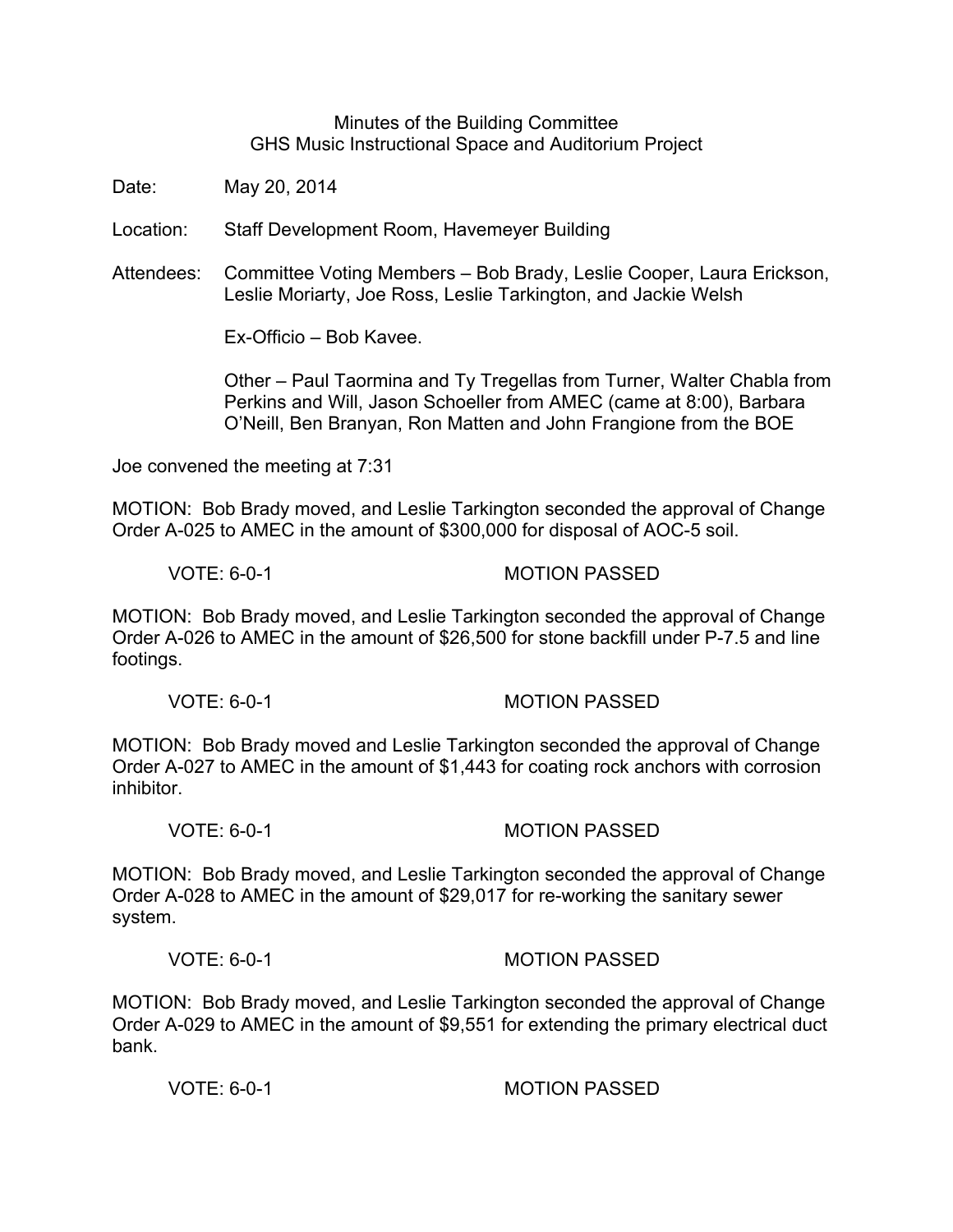MOTION: Bob Brady moved, and Leslie Tarkington seconded the approval of Change Order A-011 in the amount of \$1,841 to Villa to change the rigging pit grade beam.

VOTE: 7-0 MOTION PASSED

Change Order A-006 to USI in the amount of \$6,572 to revise wing wall detail on the west side was discussed. (Should get credit from CT. Masons.) Hold for architect to verify

MOTION: Bob Brady moved, and Leslie Tarkington seconded Change Order A-007 (now A-006) in the amount of \$1,298 for the Chorus Room relieving angle.

VOTE: 7-0 MOTION PASSED

MOTION: Bob Brady moved, and Leslie Tarkington seconded approval of Change Order A-008 (now A-007) to USI in the amount of \$628 for extending low wall supports mid-auditorium.

VOTE: 7-0 MOTION PASSED

MOTION: Bob Brady moved and Leslie Tarkington seconded approval of Change Order A-001 to Ferguson Plumbing in the amount of \$5,939 for connecting the existing storm drain from band room to storm system for Auditorium per RFI 17.1.

VOTE: 7-0 MOTION PASSED

MOTION: Bob Brady moved and Leslie Tarkington seconded approval of Change Order A-002 to Ferguson Plumbing in the amount of \$5,259 to extend the height of the existing sanitary sewer basin to correct grade per RFI 95, 95.1, and 95.2.

VOTE: 7-0 MOTION PASSED

MOTION: Bob Brady moved and Leslie Tarkington seconded approval of Change Order A-003 to Ferguson Plumbing in the amount of \$34,671 for re-routing of actual piping for the sewer system per RFI 65.1.

VOTE: 7-0 MOTION PASSED

Change Order A-001 to PDO in the amount of \$9,719 for upgrading the fire curtain at the Proscenium from manual to electric operation was discussed. Committee does not want to exercise this CO right now because they want clarification of this CO and the usage of this curtain. (Should it also be tied to the water flow?)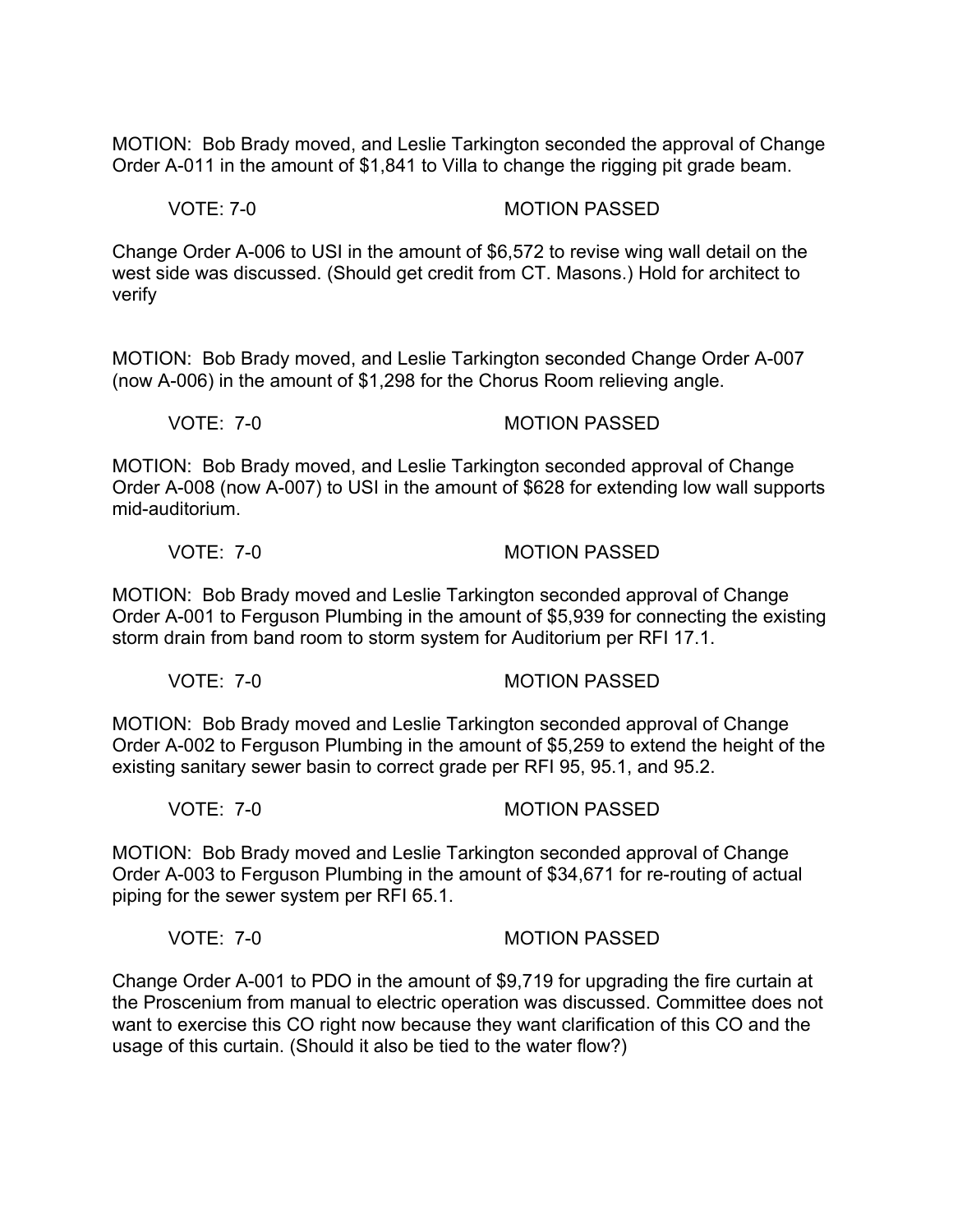Cherry Hill Closeout: we have received the final pay application, which will be discussed at the June meeting.

MOTION: Bob Brady moved and Leslie Tarkington seconded changing the amount to Cherry Hill from the previously approved credit of \$345,470 (CH-013) to \$339,869.

VOTE: 7-0 MOTION PASSED

**Construction Update**. Paul gave an update on current construction progress. The crane will be on site for approximately 6 weeks. He said GHS needs to make sure to talk to Amy Siebert about coordination.

Design issues were also discussed: should the air handling unit be tested for noise before it's installed; should the sound attenuation items be sent to the factory to test the machine before it's shipped; should it be tested on site?

The light dimming system is now down to \$17,000 for ETC.

It was reported that Amy Siebert is willing to contribute from her budget to the rain gardens because the soil problems contributed to our drainage issues, but we are now looking more at green roofs rather than the rain garden solution. A possible location is over the science wing, with an added value that it could be incorporated into the academic program. We would need to see if the roof can bear the weight and will need to go back to Wetlands.

Laura Erickson thanked members of the Building Committee who attended RTM meetings last week and reported on the vote and status of the contingency.

Ron Matten reported on the status of the state submissions.

MOTION: Bob Brady moved, and Leslie Tarkington seconded the approval of the May 6, 2014 meeting minutes.

VOTE: 7-0 MOTION PASSED

MOTION: Bob Brady moved and Leslie Tarkington seconded that there being no further business, the meeting be adjourned.

VOTE: 7-0 MOTION PASSED

The meeting was adjourned at 9:08 a.m.